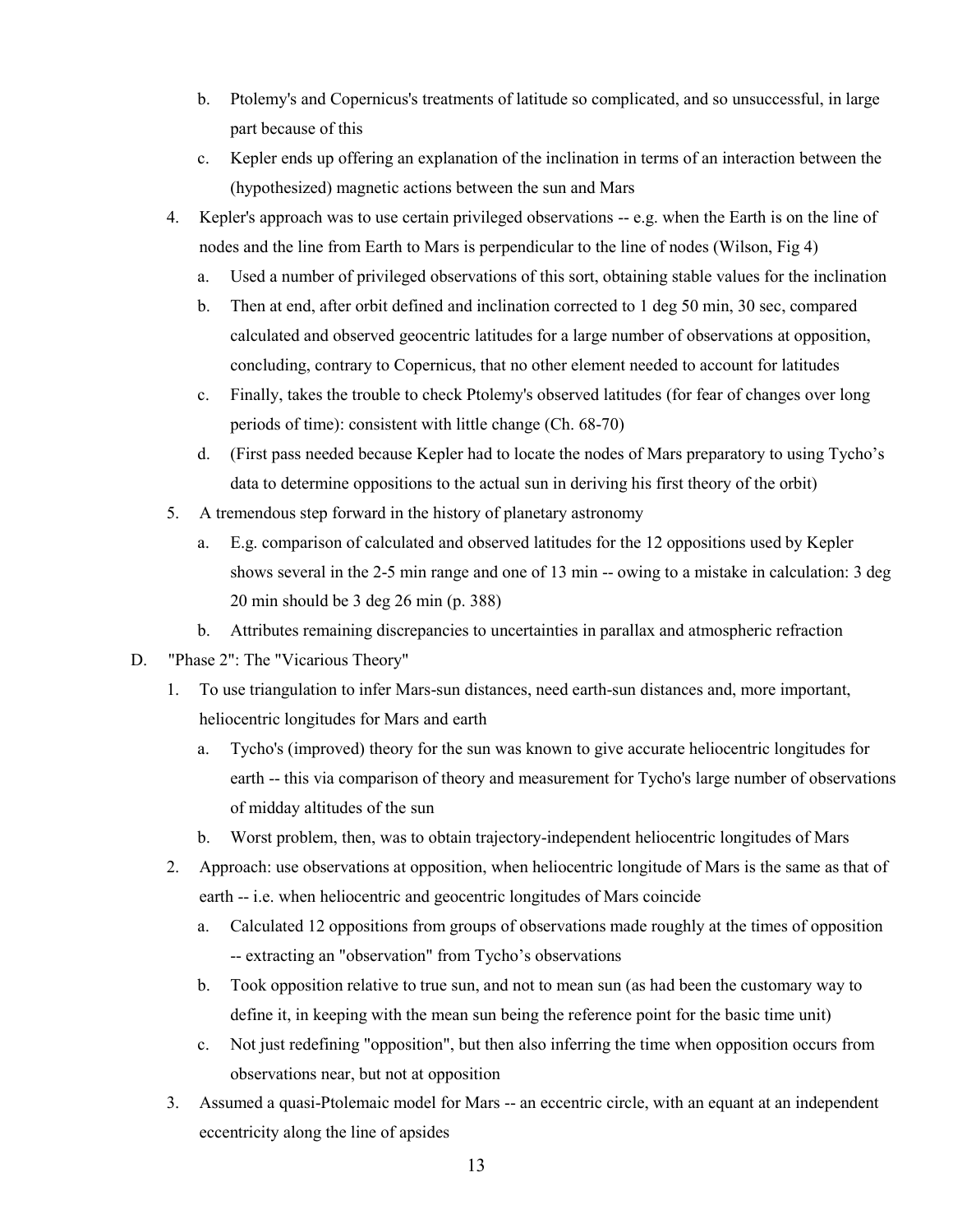- a. Knew the radius of the circle, but had to determine line of apsides, locations of eccenter and equant, and the time of aphelion
- b. I.e. four unknowns requiring four observations and solution of what amounted to a 16th-order equation
- c. No direct calculational methods then available, so had to proceed by trial and error (first requiring the four to lie on a single circle of known radius and then requiring the center of the circle to lie on line between sun and equant)
- d. Selected four observations from the 12 and proceeded through 70 trials until requirements met
- e. Then checked result against the other 8 observations, finding an average discrepancy around 50 sec, with a maximum of 2 min 12 sec
- 4. Upshot was a model -- he called it his "Vicarious Hypothesis" -- that predicted Mars's heliocentric longitudes to within the accuracy of Tycho's observations everywhere around the zodiac, provided that Mars orbits the sun
	- a. Could henceforth use this theory in place of observations to determine heliocentric longitudes for Mars at any time under the proviso
	- b. Thus freeing him from having to depend on specific observations that were primarily acronychal -- i.e. near opposition
	- c. If instead of the proviso a Ptolemaic account of Mars is adopted, the vicarious hypothesis gives the longitudinal position of the center of the Mars epicycle on its deferent at all times
- 5. The trouble, however, was that the vicarious theory was demonstrably false
	- a. Angles in earth-sun-Mars triangle known from Tycho's solar theory, Kepler's vicarious theory, and observation
	- b. Earth-sun distances known to reasonable accuracy from Tycho's solar theory; Kepler confirmed this, by using parallax observations, to show earth-sun distances do not change very much
	- c. Can thus calculate Mars-sun distances from observations; Kepler did so, and found that the center of Mars's orbit falls near the midpoint between the Sun and the equant, and not at a little more than 0.6 of the distance between the two as the vicarious theory had it
	- d. Changing the center in the vicarious theory to the midpoint yielded heliocentric errors in longitude as large as 8 min, well outside the error-bands of Tycho's observations
	- e. (This was the second cross-check; the first revealed discrepancies in latitude near opposition, discrepancies that could be removed by bisecting the eccentricity)
- 6. (From parallel reasoning, the violation of bisected eccentricity when the vicarious hypothesis is taken to give accurate longitudes along Mars's deferent shows its inadequacy in a Ptolemaic theory as well)
- 7. Upshot: the model underlying the vicarious hypothesis must be wrong -- either equant or circular trajectory or both wrong (see quote from end of Chapter 20 in appendix); this freed Kepler from having to stay within the constraints of a 1500 year tradition in astronomy